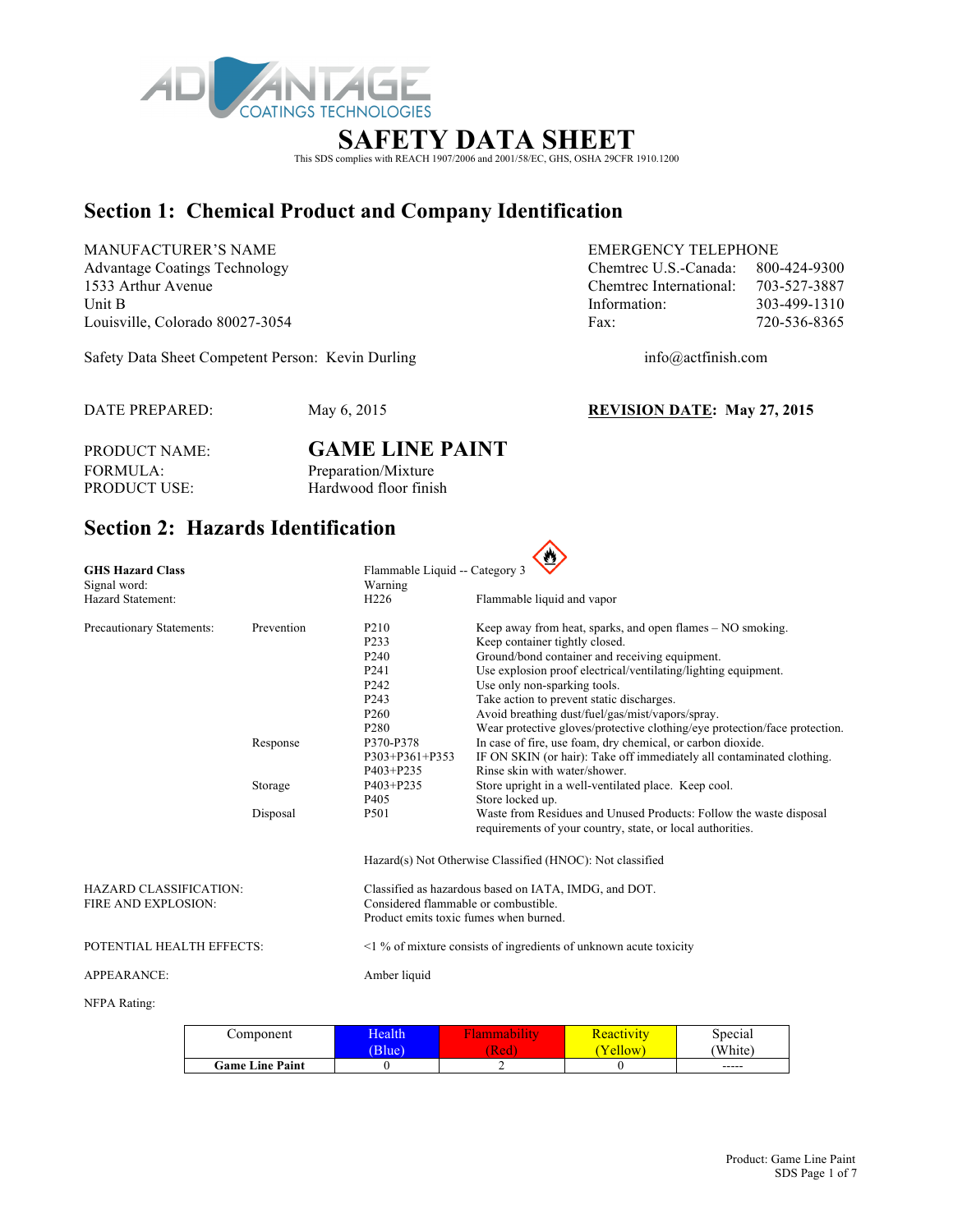

### **Section 3: Composition, Information on Ingredients**

| <b>PRODUCT</b><br><b>COMPOSITION</b> | <b>APPRX</b><br>$\%$ | <b>CAS</b><br>NO. | <b>CANADA</b><br><b>DSL</b> | <b>TSCA</b> | <b>AUSTRALIA</b><br>(AICS) |
|--------------------------------------|----------------------|-------------------|-----------------------------|-------------|----------------------------|
| Resin 1                              | $20 - 30$            | N/A               | v                           | v           |                            |
| <b>Stoddard Solvent</b>              | $\leq 60$            | 8052-41-3         | v                           |             |                            |
| Resin 2                              | $2.5 - 7.5$          | TS                | N                           | v           | N                          |
| Filler 1                             | $20 - 30$            | TS                | v                           | v           |                            |
| Filler <sub>2</sub>                  | <3                   | TS                |                             |             |                            |

| <b>COLOR PIGMENT(S)</b><br><b>COMPOSITION</b>                                                            | <b>CAS</b><br>NO. |   |
|----------------------------------------------------------------------------------------------------------|-------------------|---|
| Naphtha (Petroleum) hydrotreated<br>heavy                                                                | 64742-48-9        | X |
| Distillates (petroleum), hydrotreated<br>light                                                           | 64742-47-8        | X |
| 2-butanone oxime                                                                                         | $96 - 29 - 7$     | X |
| Isotridecylalcohol, ethoxylated,<br>phosphate compound with N <sub>N</sub> -<br>dimethylcycloheaxanamine | 164383-18-0       | X |
| Titanium Dioxide                                                                                         | 13463-67-7        | X |
| Alcohol ethoxylate phosphate ester                                                                       | 73038-25-2        | X |
| 2-methoxy-1-methylethyl acetate                                                                          | 108-65-6          | X |
| N-butyl acetate                                                                                          | 123-86-4          | X |
| Carbon black                                                                                             | 1333-86-4         | X |
| Polymeric Alkoxylate                                                                                     | TS                | X |

Trade Secret (TS) Some items on this SDS may be designated as trade secrets. Bonafide requests for disclosure of trade secret information to medical personnel must be made in accordance with the provisions contained in 29 CFR 1910.1200 I 1-13.

### **Section 4: First Aid Measures**

#### **Description of First Aid Measures:**

| INHALATION:          | Remove to fresh air. If not breathing, provide CPR (cardio pulmonary resuscitation). Get<br>immediate medical attention.                                        |
|----------------------|-----------------------------------------------------------------------------------------------------------------------------------------------------------------|
| <b>SKIN CONTACT:</b> | Immediately flush skin with plenty of soap and water for at least 15 minutes. Remove<br>contaminated clothing.                                                  |
| EYE CONTACT:         | Immediately flush eyes with plenty of water for at least 15 minutes. Get immediate medical<br>attention.                                                        |
| INGESTION:           | If swallowed do not induce vomiting, give large quantities of water to drink. Never give<br>anything to an unconscious person. Get immediate medical attention. |

#### **Most important symptoms and effects, both acute and delayed**

| Symptoms/Injuries After Ingestion                                           | Ingestion (swallowing) may irritate the mouth, throat and stomach. Aspiration into lungs may<br>cause chemical pneumonia and lung damage. Ingestion is not an anticipated route of<br>exposure for this material in industrial use. |
|-----------------------------------------------------------------------------|-------------------------------------------------------------------------------------------------------------------------------------------------------------------------------------------------------------------------------------|
| Symptoms/Injuries After Inhalation                                          | Inhalation of vapors in high concentration may cause irritation of respiratory system.<br>Inhalation of high vapor concentrations can cause CNS-depression and narcosis.                                                            |
| Symptoms/Injuries After Skin Contact<br>Symptoms/Injuries After Eye Contact | May cause skin irritation. Symptoms may include redness, drying, defatting, and cracking.<br>Eye irritation may result.                                                                                                             |

Chronic Effects: Exposure to organic solvents during pregnancy may cause an increased risk of birth defects.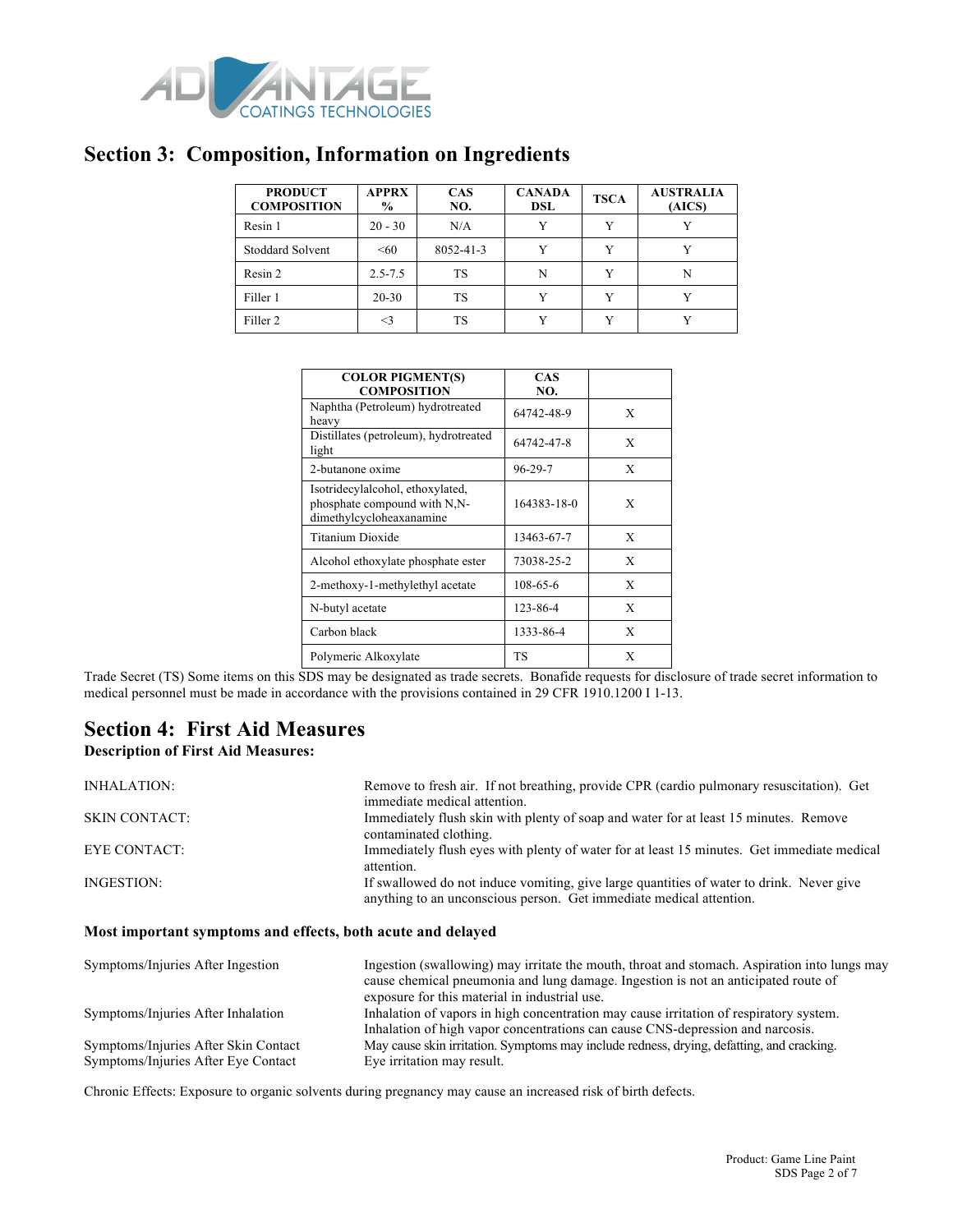

#### **Indication of any immediate medical attention and special treatment needed**

Symptoms may not appear immediately. In case of accident or if you feel unwell, seek medical advice immediately.

# **Section 5: Fire-fighting Measures**

| Suitable extinguishing media                          | Use foam, dry chemical, or carbon dioxide. |
|-------------------------------------------------------|--------------------------------------------|
| Special hazards arising from the substance or mixture | No data available.                         |

**Protective actions fire-fighters** Wear self-contained breathing apparatus (SCBA) and full fire-fighting protective clothing. Thoroughly decontaminate all protective equipment after use. Evacuate all persons from the fire area to a safe location. Move non-burning material, as feasible, to a safe location as soon as possible. Fire fighters should be protected from potential explosion hazard while extinguishing the blaze. DO NOT extinguish a fire resulting from the flow of this combustible liquid until the flow of liquid is effectively shut off. This precaution will help prevent the accumulation of an explosive vapor-air mixture after the initial fire is extinguished. Use water spray to cool fire-exposed containers.

**Further information** Combustible material. Vapors may form explosive mixtures with air. Flash back possible over considerable distance. When driers such as cobalt naphthanate are added, air oxidation of the resin or materials contaminated with the resin may cause it to spontaneously combust. To avoid spontaneous combustion: (1) prevent residue build-up and (2) soak soiled rags, spraybooth filters and over-spray waste in a closed water-filled metal container. Closed containers may rupture when exposed to extreme heat. Empty containers may retain product residue (liquid and/or vapor). Do not pressurize, cut, weld, braze, solder, drill, grind, or expose these containers to heat, flame, sparks, static electricity, or other sources of ignition as the container may explode and may cause injury or death.

### **Section 6: Accidental Release Measures**

#### **Personal precautions, protective equipment, and emergency procedures**

Wear proper personal protective equipment. Avoid breathing vapors or mist.

#### **Environmental precautions**

Prevent further leakage or spillage if safe to do so. Prevent spills or contaminated rinse water from entering sewers or watercourses.

#### **Methods and materials for containment and cleaning up**

In case of small spills, absorb with inert materials such as earth or dry sand. Place in a chemical waste container. In case of large spills, dike the spill, if possible. Call emergency services. Absorb the chemical. Warn other workers of spill and contain spill. Recover spill by using absorbent and sweeping up waste material. In case of large spills, dike the spill, if possible. Call emergency services. Place material into a chemical waste container. Eliminate all sources of ignition and ventilate area.

**Reference to other Sections** For personal protection reference section 8. For disposal reference section 13.

### **Section 7: Handling and Storage**

#### **Precautions for safe handling**

For best results store upright between  $12 - 25$  °C (50 – 80 °F). Avoid freezing. Keep container closed when not in use. Wear proper protective equipment and avoid contact with skin, eyes, or clothing. Wash hands after handling this material. Follow all applicable local regulations for handling and storage. Utilize chemical segregation.

#### **Conditions for safe storage, including any incompatibilities**

Keep away from heat and flame.

Take precautionary measures against static discharge.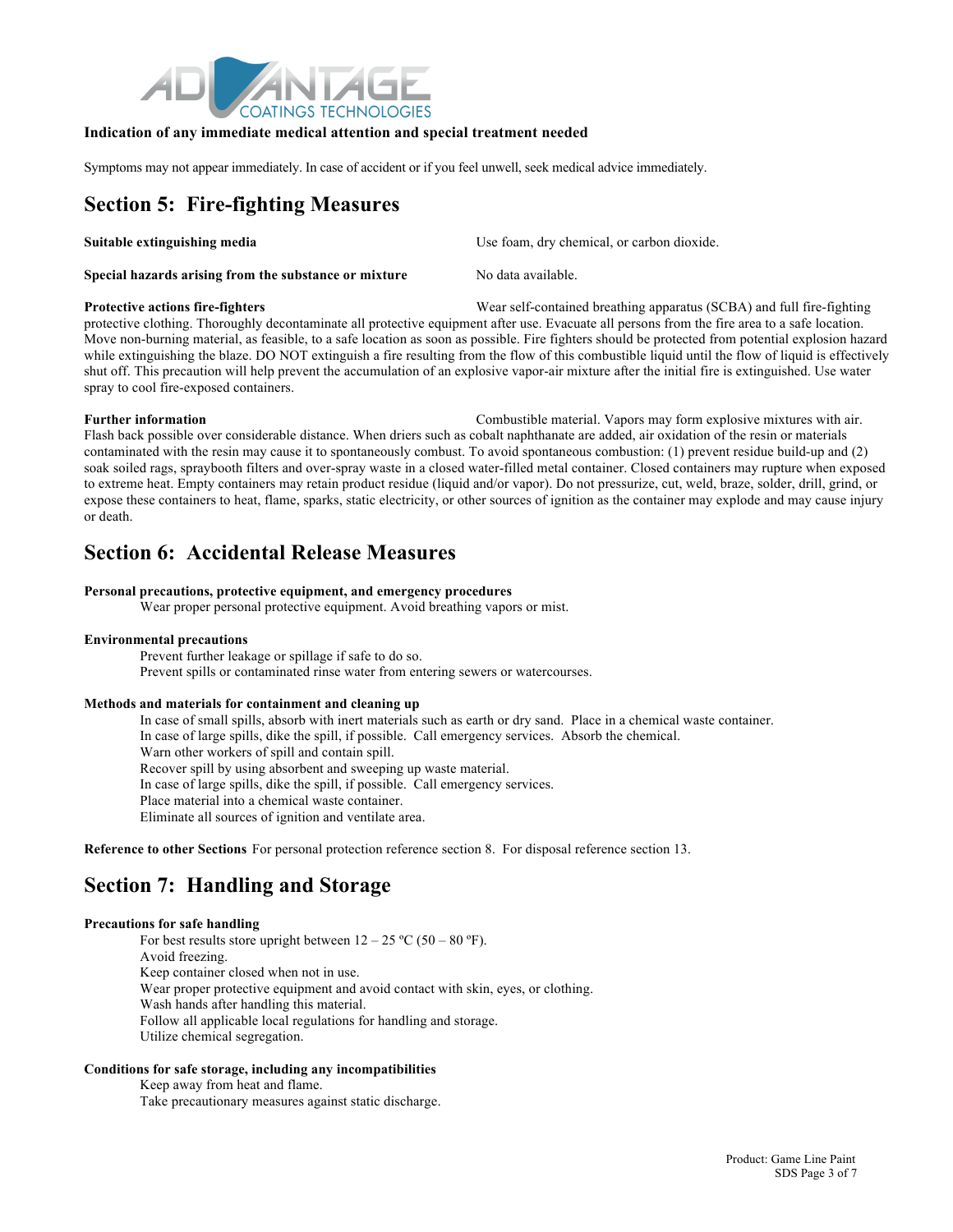

Keep away from heat, sparks, flame, direct sunlight and other possible sources of ignition. Use only with adequate ventilation. Do not inhale vapors. Avoid spilling and releasing vapor.

#### **Specific uses**

This product is a hardwood floor finish.

### **Section 8: Exposure Controls/Personal Protection**

#### **Control Parameters:**

| <b>PRODUCT</b><br><b>COMPOSITION</b> | <b>ACGIH</b><br><b>TLV</b> | <b>OSHA</b><br>PEL.           | <b>NIOSH</b><br><b>REL</b>                                                      | U.S.<br>WEEL.<br><b>TWA</b> | Canada<br>OEL                  |
|--------------------------------------|----------------------------|-------------------------------|---------------------------------------------------------------------------------|-----------------------------|--------------------------------|
| <b>Stoddard Solvent</b>              | $100$ ppm                  | 2900<br>$mg/m^3$<br>$500$ ppm | 20000<br>$mg/m^3$<br><b>IDLH</b>                                                |                             | 2900<br>$mg/m^3$<br>500<br>ppm |
| Calcium Carbonate                    | **PNOS                     | *PNOR                         | $10 \text{ mg/m}^3$<br>Total Dust,<br>5 mg/m <sup>3</sup><br>Respirable<br>dust |                             |                                |

\*PNOR (Particulates Not Otherwise Regulated): OSHA 5 mg/m3 Respirable fraction (R), 15 mg/m3 Total Particulates \*\*PNOS (Particulates Not Otherwise Specified): ACGIH 3 mg/m3 Respirable fraction (R), 10 mg/m3 Total Particulates, total dust less than 1% quartz.

#### **Exposure controls**

EXPOSURE LIMITS Reference Section 2

VENTILATION: Always provide good general, mechanical room ventilation where this chemical/material is used. SPECIAL VENTILATION CONTROLS: Use this material inside totally enclosed equipment, or use it with local exhaust ventilation at points where vapors can be released into the workspace air. RESPIRATORY PROTECTION: Follow the OSHA respirator regulations found in 29 CFR 1910.134 or the CEN European Standards (EU). Use a NIOSH/MSHA or European Standard (EN) approved respirator if exposure limits are exceeded or if irritation or other symptoms are experienced. PROTECTIVE GLOVES: Neoprene, butyl, or nitrile rubber gloves are recommended. EYE PROTECTION: Recommend eve protection using safety glasses or goggles. SKIN PROTECTION: Suitable protective clothing to prevent skin contact WORK/HYGIENE PRACTICES: Avoid breathing vapor. Avoid contact with eyes. Wash hands after handling. OTHER EQUIPMENT: Make safety shower, eyewash stations, and hand washing equipment available in

### **Section 9: Physical and Chemical Properties**

|                                              | <b>PRODUCT CRITERIA</b>                 |
|----------------------------------------------|-----------------------------------------|
| APPEARANCE - COLOR:                          | Pigmented                               |
| PHYSICAL STATE:                              | Liquid                                  |
| ODOR:                                        | Slight Solvent Odor                     |
| <b>ODOR THRESHOLD</b>                        | Not Available for product               |
| PH                                           | Not Available for product               |
| MELTING POINT/FREEZING POINT:                | $\le$ -75 °C (-103 °F) Stoddard solvent |
| INITIAL BOILING POINT AND BOILING RANGE:     | 161-198 °C                              |
| <b>FLASH POINT:</b>                          | 40 °C (104 °F) Seta closed cup)         |
| <b>EVAPORATION RATE:</b>                     | $0.18$ (BuAc = 1) Stoddard solvent      |
| FLAMMABILITY (Solid, gas)                    | Not Available for product               |
| UPPER/LOWER FLAMMABILITY OR EXPLOSIVE LIMITS | Not Measured                            |

the work area.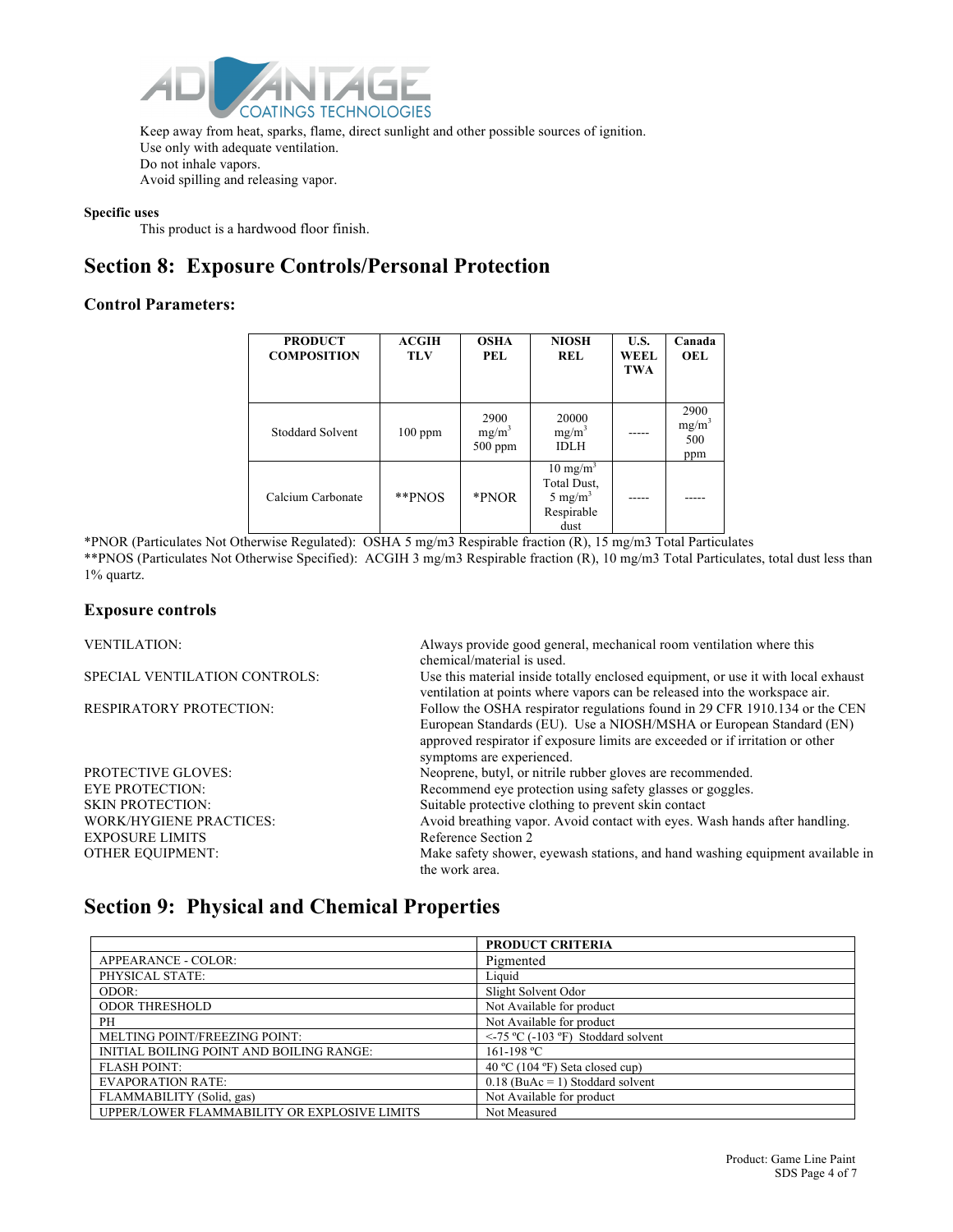

| <b>VAPOR PRESSURE</b>                  | 0.27 kPa @ 20 °C Stoddard solvent |
|----------------------------------------|-----------------------------------|
| VAPOR DENSITY $(AIR = 1)$              | $4.9$ (Air = 1) Stoddard Solvent  |
| RELATIVE DENSITY (@25 °C):             | $0.899 - 0.922$ @ 25 °C           |
| SOLUBILITY(IES)                        | Not applicable for product        |
| <b>OXIDIZING PROPERTIES</b>            | Not Available for product         |
| PARTITION COEFFICIENT: n-octanol/water | Not Available for product         |
| AUTO IGNITION TEMPERATURE              | 260 °C Stoddard solvent           |
| DECOMPOSITION TEMPERATURE              | Not Available for product         |
| <b>VISCOSITY</b>                       | Not Available for product         |
| VOC CONTENT                            | $<$ 420 g/l                       |

# **Section 10: Stability and Reactivity**

Reactivity: Not reactive.<br>
Chemical Stability: Stable under Possibility of Hazardous Reactions: Will not occur Incompatibility (Materials to Avoid):

Stable under normal conditions. Conditions to Avoid: Avoid heat, sparks, open flames and other ignition sources.<br>
Incompatibility (Materials to Avoid): Strong oxidizers. Hazardous Decomposition Products: Hazardous decomposition products are not expected to form during normal storage.

### **Section 11: Toxicological Information**

**There is no toxicological information available for the product mixture.**

| GHS Required Criteria                  | Toxicity Criteria     | <b>Toxicity Information</b>  | Comments    | <b>Chemical Constituent</b> |
|----------------------------------------|-----------------------|------------------------------|-------------|-----------------------------|
| <b>Acute Toxicity</b>                  | LD50 Oral Rat         | $>5000$ mg/kg                |             | <b>Stoddard Solvent</b>     |
|                                        | LD50 Dermal Rabbit    | $>3150$ mg/kg                |             | <b>Stoddard Solvent</b>     |
|                                        | LC50 Rat              | $>6.1$ mg/kg                 |             | <b>Stoddard Solvent</b>     |
|                                        | LD50 Oral Rat         | $6450$ mg/kg                 |             | Calcium Carbonate           |
| Skin Corrosion/Irritation              | Dermatitis in rabbits | 2 g/kg                       | 4 weeks     | <b>Stoddard Solvent</b>     |
| Serious Eye Damage /<br>Eye Irritation |                       | No information is available. |             |                             |
| Respiratory or Skin Sensitization      |                       | No information is available. |             |                             |
| Germ Cell Mutagenicity                 |                       | No information is available. |             |                             |
| Carcinogenicity                        |                       | Not listed                   | <b>NTP</b>  |                             |
|                                        |                       | Not listed                   | <b>IARC</b> |                             |
|                                        |                       | Not listed                   | <b>OSHA</b> |                             |
| Reproductive Toxicity                  |                       | No information is available. |             |                             |
| STOT -- Single Exposure                |                       | No information is available. |             |                             |
| STOT - Repeated Exposure               |                       | No information is available. |             |                             |
| <b>Aspiration Hazard</b>               |                       | No information is available. |             |                             |
| Ames test                              |                       | No information is available. |             |                             |

STOT = Specific Target Organ Systemic Toxicity

# **Section 12: Ecological Information**

| Toxicity:                      | LL50 (flathead minnow), 2200 mg/l/96 hour                                                                                                                                       | <b>Stoddard Solvent</b> |
|--------------------------------|---------------------------------------------------------------------------------------------------------------------------------------------------------------------------------|-------------------------|
|                                | LL50 (rainbow trout) $51 \text{ mg}/\frac{1}{96}$ hours                                                                                                                         | <b>Stoddard Solvent</b> |
|                                | Expected to be not readily biodegradable. Major constituents are expected to be inherently                                                                                      | <b>Stoddard Solvent</b> |
| Persistence and degradability: | biodegradable, but the product contains components that may persist in the environment.                                                                                         |                         |
|                                | The volatile components oxidize rapidly by photochemical reactions in air.                                                                                                      |                         |
| Bioaccumulative potential      | No information is available.                                                                                                                                                    |                         |
|                                | Liquid under most environmental conditions. If it enters soil, it will adsorb to soil particles                                                                                 | Stoddard Solvent        |
| Mobility in soil:              | and will not be mobile. Floats on water. Contains volatile components. Partly evaporates<br>from water or soil surfaces, but a significant proportion will remain after one day |                         |
|                                |                                                                                                                                                                                 |                         |
| PBT and vPvB assessment:       | PBT/vPvB assessment not available as chemical assessment not required/not conducted                                                                                             |                         |
| Other adverse effects:         | No information is available.                                                                                                                                                    |                         |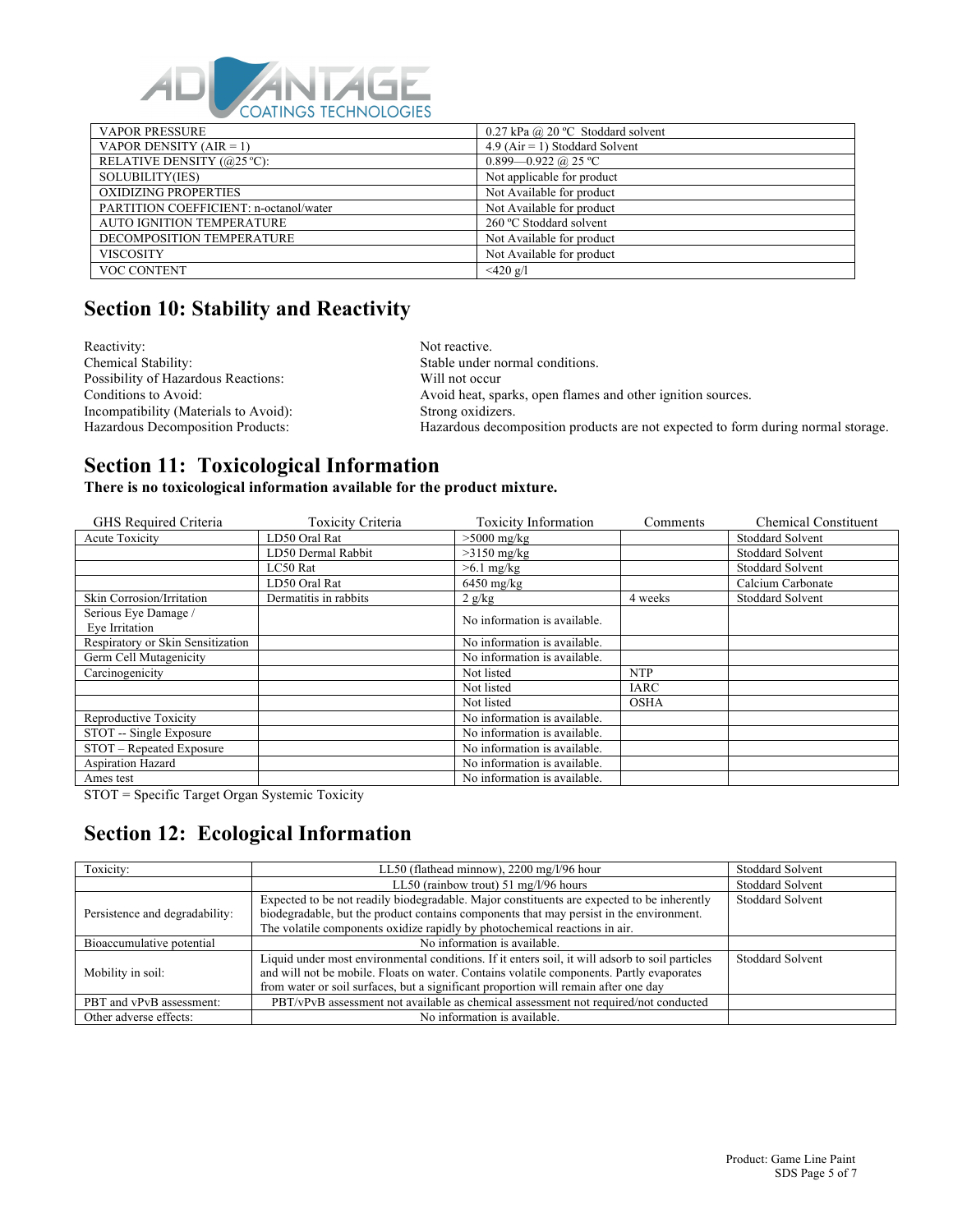

### **Section 13: Disposal Considerations**

**Waste from residues/unused products:** Follow the waste disposal requirements of your country, state, or local authorities.

RCRA HAZARDOUS WASTE: This material and containers that are not empty, if discarded, would be regulated as a hazardous waste under RCRA. Treatment and/or disposal must be completed at a RCRA-permitted Treatment, Storage and Disposal Facility (TSD). The storage and transportation of RCRA hazardous wastes are also regulated by the USEPA. Can be incinerated, when in compliance with local regulations.

US EPA Waste Number: D001 (IGNITABLE): When discarded in its purchased form, this material would be regulated under 40 CFR 261.21 as EPA Hazardous Waste Number D001 based on the characteristic of ignitability.

**Contaminated packaging:** Recommend contaminated packaging material should be disposed of as stated above for residues and unused product.

**Rinsate** Do not dispose of rinse water containing product in a sanitary sewer system or storm water drainage system.

### **Section 14: Transport Information**

| <b>ROAD TRANSPORT:</b>                                  |                                                   |
|---------------------------------------------------------|---------------------------------------------------|
| ADR = International Carriage of Dangerous Goods by Road |                                                   |
| <b>UN NUMBER:</b>                                       | <b>UN 1866</b>                                    |
| DOT PROPER SHIPPING NAME                                | RESIN SOLUTION (CONTAINS Stoddard Solvent)        |
| DOT / ADR HAZARD CLASS:                                 | Flammable                                         |
| DOT / ADR LABELS:                                       | Class 3                                           |
| PLACARD:                                                | Flammable, Class 3                                |
| DOT / ADR PACK AGING GROUP:                             | Ш                                                 |
| $HAZARD$ NUMBER $-$ ADR:                                | <b>UN1866</b>                                     |
| ADR PROPER SHIPPING NAME:                               | <b>RESIN SOLUTION (CONTAINS Stoddard Solvent)</b> |
| <b>RAIL TRANSPORT: RID</b>                              | <b>FLAMMABLE</b>                                  |
| CLASS No.:                                              |                                                   |
| <b>RID PACKING GROUP:</b>                               |                                                   |
| <b>SEA TRANSPORT: IMDG</b>                              | <b>FLAMMABLE</b>                                  |
| PROPER SHIPPING NAME                                    | RESIN SOLUTION (CONTAINS Stoddard Solvent)        |
| <b>IJN NUMBER SEA</b>                                   | <b>UN 1866</b>                                    |
| CLASS:                                                  | 3                                                 |
| <b>PACKING GROUP:</b>                                   | Ш                                                 |
| EmS No.:                                                | $F-E$ , $S-E$                                     |
| <b>MARINE POLLUTANT:</b>                                | N <sub>0</sub>                                    |
| <b>SEA TRANSPORT NOTES:</b>                             |                                                   |
| AIR TRANSPORT: IATA/ICAO                                |                                                   |
| <b>UN NUMBER:</b>                                       | <b>UN1866</b>                                     |
| PROPER SHIPPING NAME                                    | RESIN SOLUTION (CONTAINS Stoddard Solvent)        |
| <b>HAZARD CLASS:</b>                                    | 3                                                 |
| PACKAGING GROUP:                                        | Ш                                                 |

### **Section 15: Regulatory Information**

#### **TOXIC SUBSTANCES CONTROL ACT (TSCA) STATUS: This product is in compliance with rules, regulations, and orders of TSCA.**

SUPERFUND AMENDMENTS AND REAUTHORIZATION ACT OF 1986 (SARA) TITLE III SECTION 313 SUPPLIER NOTIFICATION:

This regulation requires submission of annual reports of toxic chemical(s) that appear in section 313 of the Emergency Planning and Community Right To Know Act of 1986 and 40 CFR 372. This information must be included in all SDS's that are copied and distributed for the material.

The Section 313 toxic chemicals contained in this product are: None